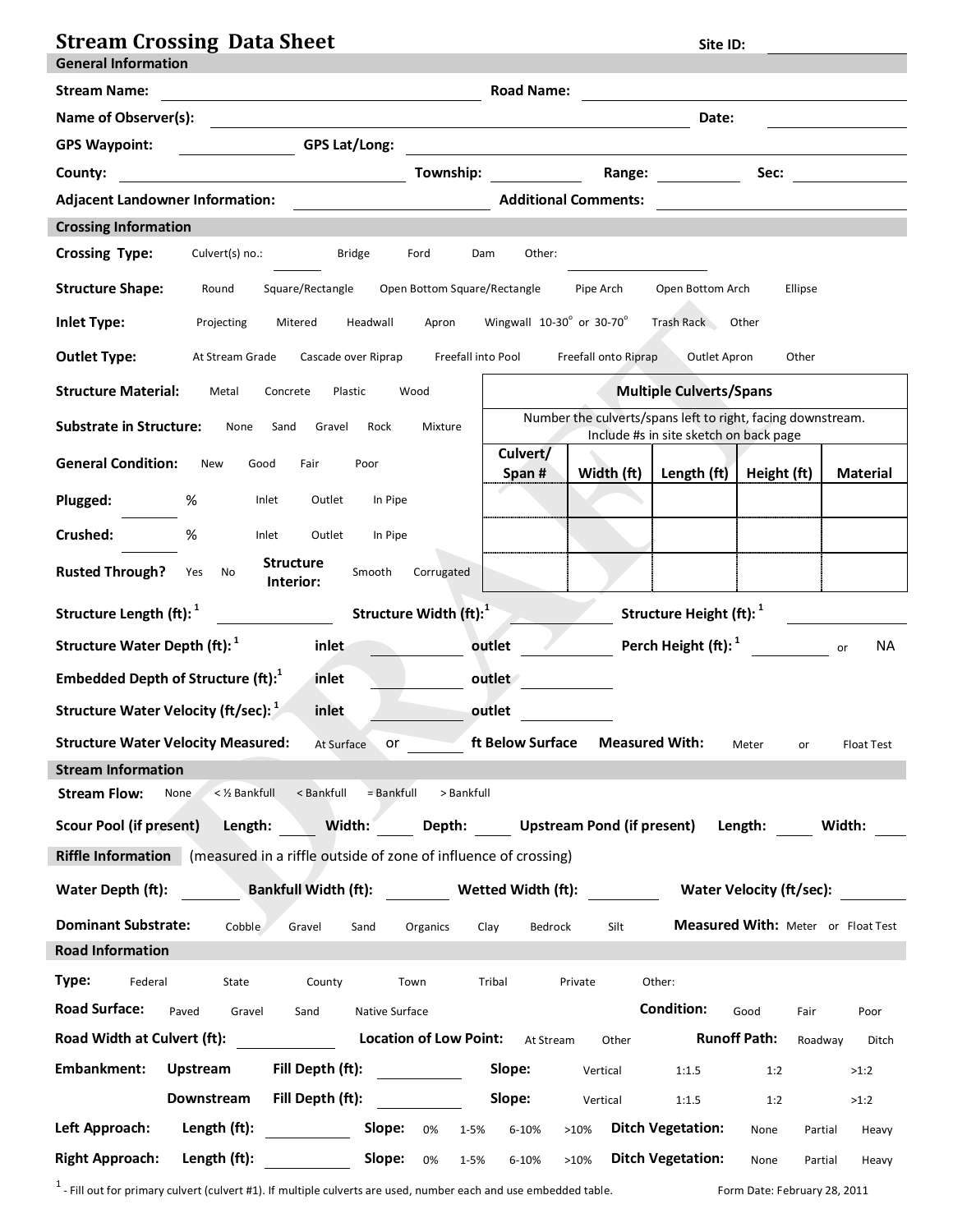## **Erosion Information**

**Use a new row for each distinct gully/erosion location. Note prominent streambank erosion within 50 feet of crossing.**

| <b>Location of Erosion</b><br>Ditch, approach, or streambank<br>Left or right facing downstream | <b>Erosion Dimensions (ft)</b><br>Width<br>Depth<br>Length |  | <b>Eroded Material</b><br><b>Reaching Stream?</b> |     | <b>Material Eroded</b><br>Sand, Silt, Clay, Gravel, Loam, Sandy<br>Loam or Gravelly Loam. |  |
|-------------------------------------------------------------------------------------------------|------------------------------------------------------------|--|---------------------------------------------------|-----|-------------------------------------------------------------------------------------------|--|
|                                                                                                 |                                                            |  |                                                   | Yes | No                                                                                        |  |
|                                                                                                 |                                                            |  |                                                   | Yes | No                                                                                        |  |
|                                                                                                 |                                                            |  |                                                   | Yes | No                                                                                        |  |
|                                                                                                 |                                                            |  |                                                   | Yes | No                                                                                        |  |
|                                                                                                 |                                                            |  |                                                   | Yes | No                                                                                        |  |

If there is erosion occurring, can corrective actions, such as road drainage measures, be installed to address the problem? **Y N**

| <b>Extent of Erosion: Minor</b> | Moderate | Severe Stabilized |
|---------------------------------|----------|-------------------|
| <b>Erosion Notes:</b>           |          |                   |

|                                                                                                          |                                                                |                             |                  |      | $30000$ as road aramage measares, be mstaned to dadi ess                                                                   |
|----------------------------------------------------------------------------------------------------------|----------------------------------------------------------------|-----------------------------|------------------|------|----------------------------------------------------------------------------------------------------------------------------|
| <b>Extent of Erosion:</b><br><b>Erosion Notes:</b>                                                       | Moderate<br>Minor                                              | Severe                      | Stabilized       |      |                                                                                                                            |
|                                                                                                          |                                                                |                             |                  |      |                                                                                                                            |
|                                                                                                          | Photos - enter photo number in blank corresponding to location |                             |                  |      |                                                                                                                            |
| $\Box$ Site ID                                                                                           |                                                                | $\Box$ Upstream Conditions  |                  |      | □ Downstream Conditions                                                                                                    |
| $\Box$ Inlet                                                                                             | $\Box$ Outlet                                                  | $\Box$ Road Approach - Left |                  |      | $\Box$ Road Approach - Right                                                                                               |
| <b>Summary Information</b>                                                                               |                                                                |                             |                  |      |                                                                                                                            |
|                                                                                                          | Would you consider this a priority site?                       | Fish Passage                | Erosion          | Why? |                                                                                                                            |
|                                                                                                          |                                                                |                             |                  |      |                                                                                                                            |
|                                                                                                          | Would you recommend a future visit to this site?               |                             | <b>No</b><br>Yes | Why? |                                                                                                                            |
|                                                                                                          |                                                                |                             |                  |      |                                                                                                                            |
|                                                                                                          |                                                                |                             |                  |      |                                                                                                                            |
|                                                                                                          | Were any non-native invasive species observed at the site?     |                             | Yes              | No   | If yes, what species were observed?                                                                                        |
|                                                                                                          |                                                                |                             |                  |      |                                                                                                                            |
|                                                                                                          |                                                                |                             |                  |      |                                                                                                                            |
| <b>Site Sketch</b>                                                                                       |                                                                |                             |                  |      |                                                                                                                            |
|                                                                                                          |                                                                |                             |                  |      | Draw an overhead sketch of crossing. Be sure to mark North on the map and to indicate the direction of flow. Include major |
| features documented on form, such as erosion sites, multiple culverts, scour pool, impounded water, etc. |                                                                |                             |                  |      |                                                                                                                            |
|                                                                                                          |                                                                |                             |                  |      |                                                                                                                            |
|                                                                                                          |                                                                |                             |                  |      |                                                                                                                            |
|                                                                                                          |                                                                |                             |                  |      |                                                                                                                            |
|                                                                                                          |                                                                |                             |                  |      |                                                                                                                            |
|                                                                                                          |                                                                |                             |                  |      |                                                                                                                            |
|                                                                                                          |                                                                |                             |                  |      |                                                                                                                            |
|                                                                                                          |                                                                |                             |                  |      |                                                                                                                            |

## **Site Sketch**